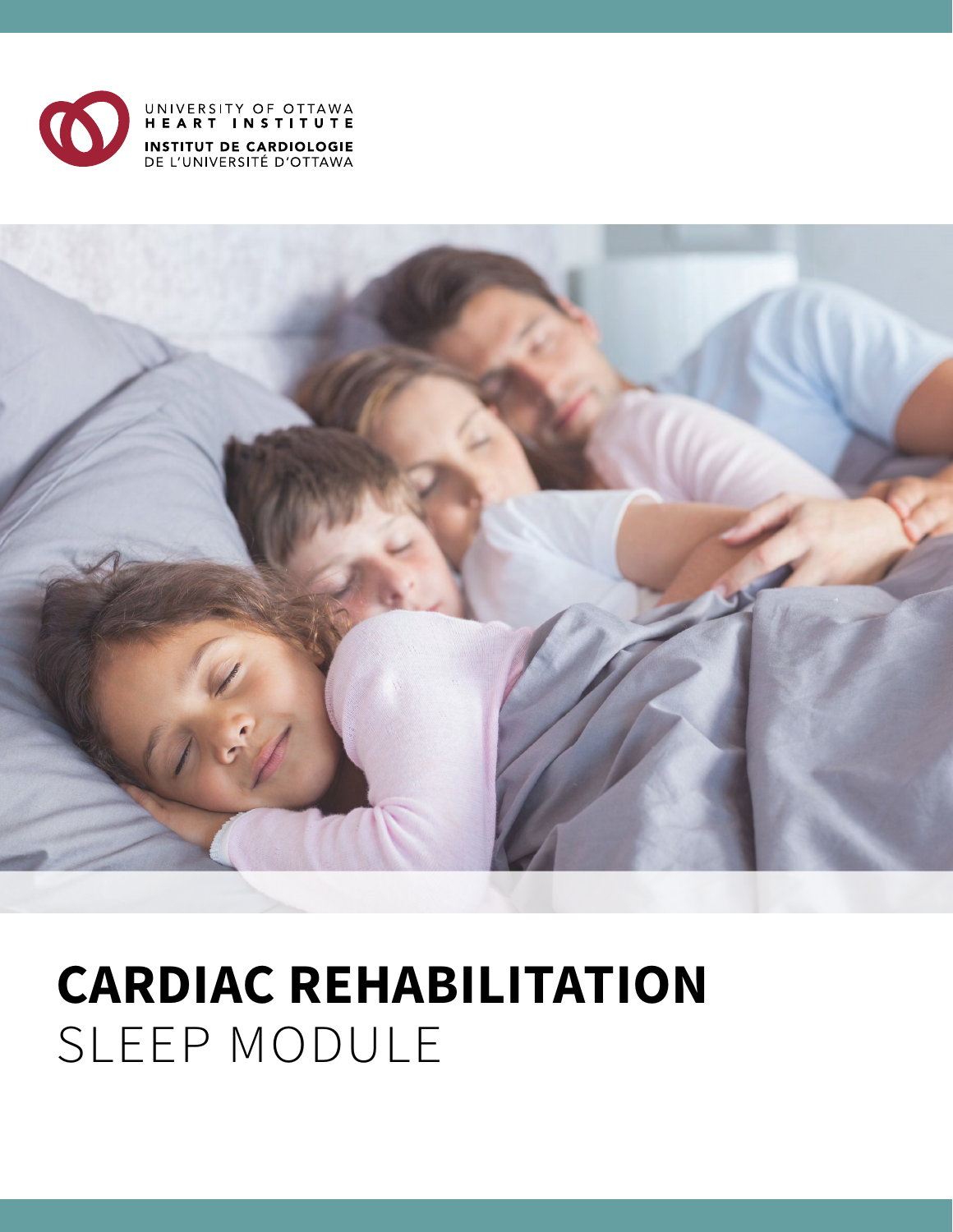## © 2018 University of Ottawa Heart Institute

This Patient Guide and its contents are the property of the University of Ottawa Heart Institute (UOHI). They may not be modified, sectioned, copied, reproduced or republished without prior explicit permission from UOHI. The content has been prepared for general information purposes only and is not intended to provide specific medical or professional advice. The authors of this Guide do not assume any liability or loss in connection with the information provided herein.

The Heart Institute logo and swirl are trademarks of the University of Ottawa Heart Institute. All other trademarks and copyrighted materials are the property of their respective owners.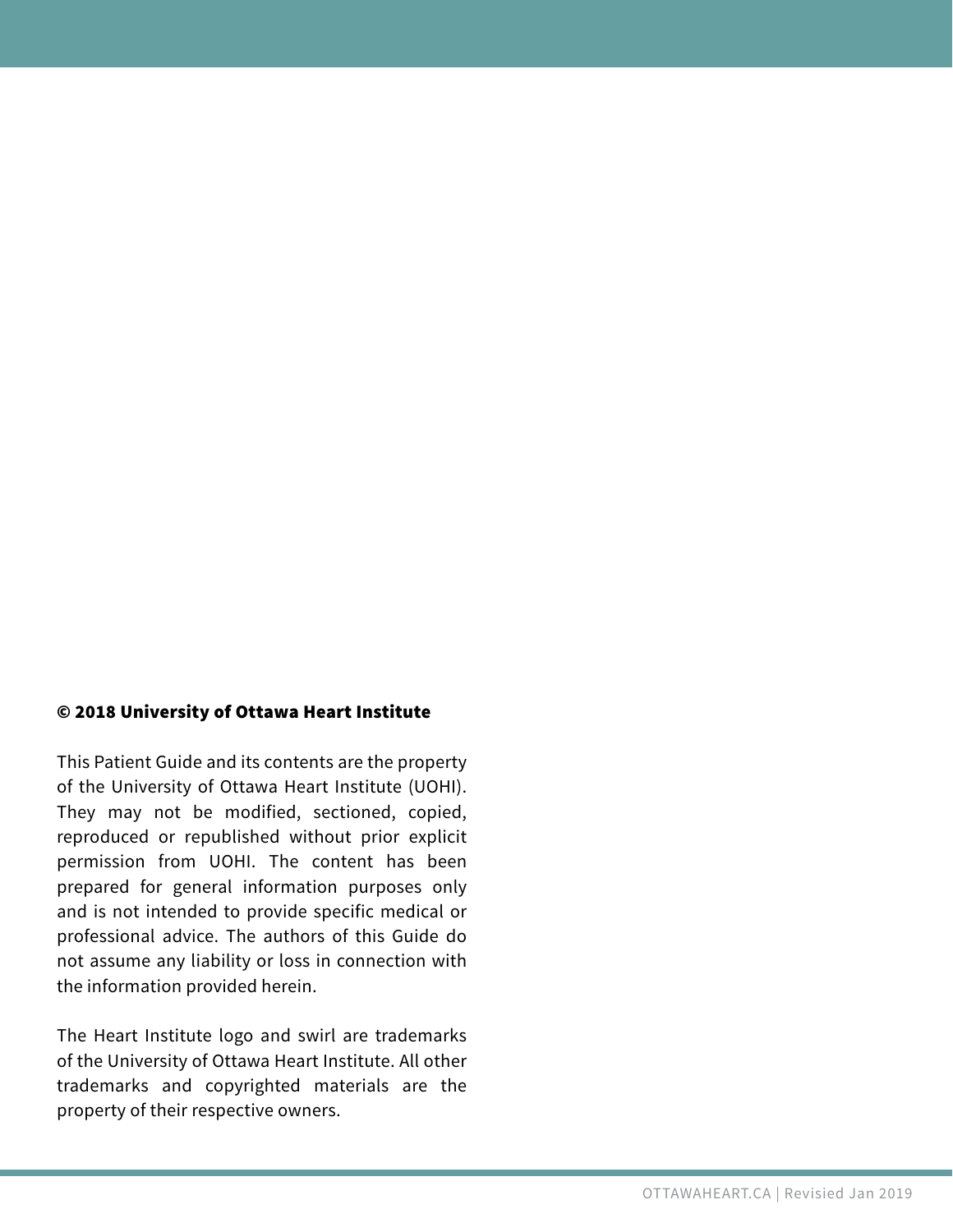#### **1. WHAT DOES NORMAL SLEEP LOOK LIKE?**

Adults usually sleep between 6 and 9 hours per night. It is a myth that everyone needs 8 hours of sleep each night. How much sleep you need to feel rested each day can vary from person to person. Generally, it is thought that people wake up 1 or 2 times each night. (e.g. getting up to use the washroom and waking up and moving around). Normally, you should not be awake longer than 30 minutes at a time. Having dificulty falling back asleep may be a sign that your sleep pattern has been disturbed.

#### **What does poor sleep look like?**

Poor sleep can be characterized in many ways, but typically involves one or more of the following:

- Several awakenings throughout the night
- Racing thoughts in bed that make it dificult to fall asleep
- Daytime fatigue due to a restless or non-refreshing sleep
- Restlessness in bed, including restless legs
- Snoring (e.g. sleep apnea)

#### **2. WHAT ARE THE RESULTS OF POOR SLEEP?**

Poor sleep can have many effects on our bodies. We typically experience diminished cognitive ability afer a poor night's sleep (e.g. poorer memory, ability to learn new things, and judgment). We can also experience decreased energy, increased fatigue, less interest in sex, and physiological efects (e.g. higher blood pressure and/or weight gain).

## **3. WHAT IS INSOMNIA?**

as chronic insomnia typically returns once a person stops taking sleep medication. Insomnia is diagnosed when a person develops a chronic inability to fall asleep, stay asleep, or both. Insomnia, when it becomes chronic, is a debilitating disorder that typically only improves with adequate treatment. It can be treated medically (i.e. medication to help you sleep) and/or psychological treatment (i.e. therapy and behavioral strategies to help you sleep). Therapy is recommended for long-term change,